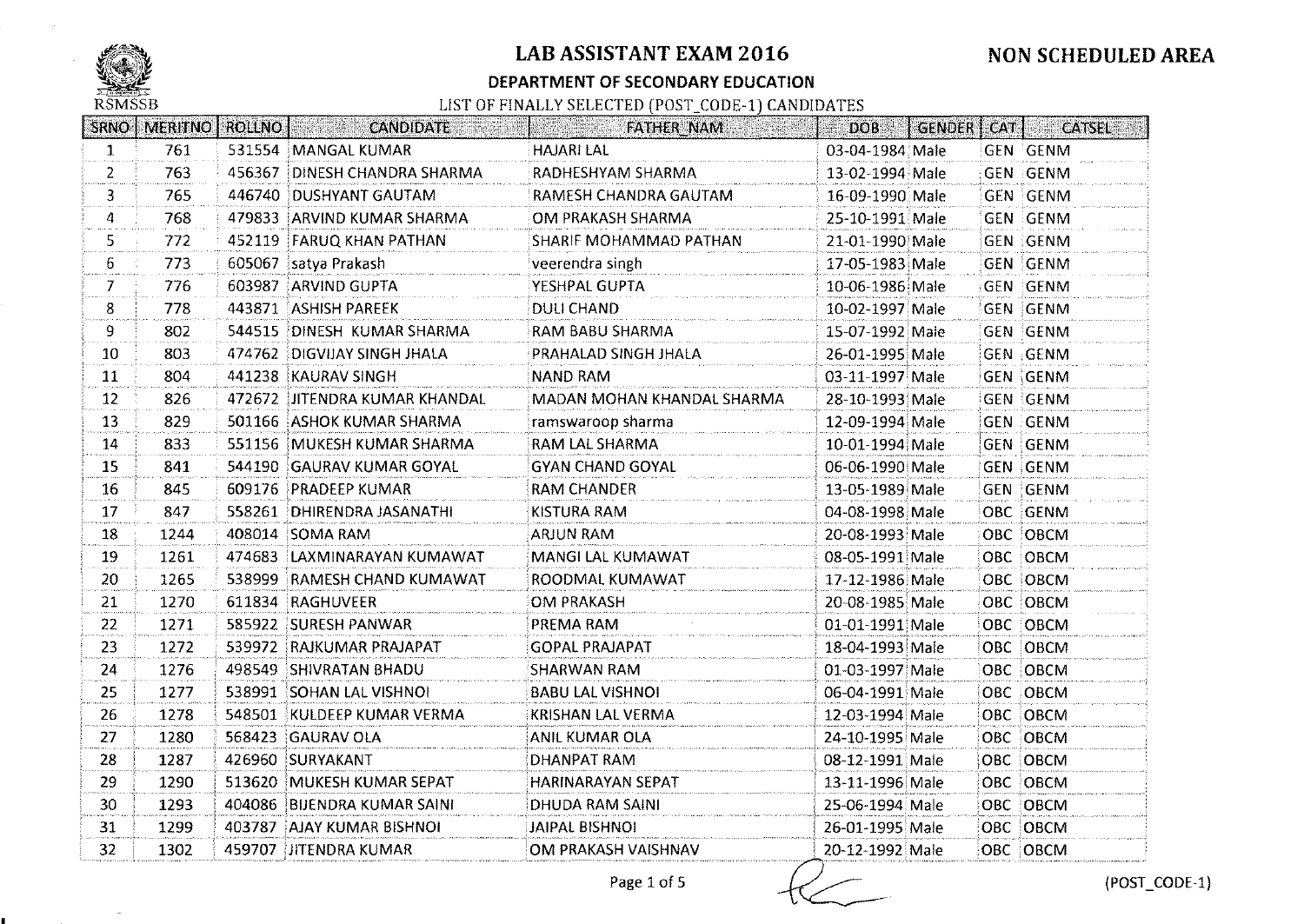

к.

## LAB ASSISTANT EXAM 2016

#### DEPARTMENT OF SECONDARY EDUCATION

| SRNO <sup>1</sup> | MERITNO   ROLLNO | <b>CANDIDATE</b>              | FATHER NAM               | DOB             | GENDER   CAT | <b>CATSEL</b> |
|-------------------|------------------|-------------------------------|--------------------------|-----------------|--------------|---------------|
| 33                | 1304             | 438601 RANJEET SINGH          | HANUMAN SINGH            | 15-08-1991 Male |              | OBC OBCM      |
| 34                | 1305             | 532535 KISHANA RAM            | DAULA RAM                | 15-08-1993 Male |              | OBC OBCM      |
| 35                | 1306             | 448856 PURAN MAL              | PHOOL SINGH YADAV        | 03-01-1985 Male |              | OBC OBCM      |
| 36                | 1307             | 635705 AJAY KUMAR SAINI       | <b>NANCHHU LAL SAINI</b> | 30-01-1996 Male |              | OBC OBCM      |
| 37                | 1308             | 616462 SURESH VISHNOI         | KISHNA RAM VISHNOI       | 05-08-1994 Male |              | OBC OBCM      |
| 38                | 1311             | 572978 SURESH CHANDRA MEEL    | PARSARAM MEEL            | 25-09-1980 Male |              | OBC OBCM      |
| 39                | 1312             | 501482 KAMLESH SWAMI          | MADAN LAL SWAMI          | 10-04-1996 Male |              | OBC OBCM      |
| 40                | 1315             | 404532 BINTU KUMAR            | <b>KRISHNA KUMAR</b>     | 13-04-1998 Male |              | OBC OBCM      |
| 41                | 1316             | 620708 SHANKAR LAL JAT        | MOOL CHAND JAT           | 23-03-1993 Male |              | OBC OBCM      |
| 42                | 1317             | 589390 TAHIR HUSSAIN          | MOHAMMED USMAN           | 05-07-1981 Male |              | OBC OBCM      |
| 43                | 1318             | 658162 POONAM CHAND PATIDAR   | BALARAM PATIDAR          | 14-05-1981 Male |              | OBC OBCM      |
| 44                | 1319             | 607645 MUKESH GAUR            | <b>KANHIYA LAL</b>       | 03-05-1984 Male |              | OBC OBCM      |
| 45                | 1320             | 403027 KAPIL DEV              | <b>RAM RATAN</b>         | 26-01-1985 Male |              | OBC OBCM      |
| 46                | 1321             | 560476 SURESH JOGI            | SAHI RAM JOGI            | 20-07-1992 Male |              | OBC OBCM      |
| 47                | 1322             | 555438 MUKESH SONI            | <b>BALKRISHNA SONI</b>   | 04-02-1988 Male |              | OBC OBCM      |
| 48                | 1323             | 636452 VINOD KUMAR BHOJAK     | KHEMENDRA KUMAR BHOJAK   | 02-03-1982 Male |              | OBC OBCM      |
| 49.               | 1324             | 504632 SATPAL SIHAG           | BHANWARARAM SIHAG        | 15-01-1996 Male |              | OBC OBCM      |
| 50                | 1325             | 590387 JUMESH KUMAR CHOUDHARY | JAGDISH PRASAD           | 01-10-1997 Male |              | OBC OBCM      |
| 51                | 1327             | 619016 MUKESH KUMAR SAINI     | <b>BANWARI LAL SAINI</b> | 16-04-1988 Male |              | OBC OBCM      |
| 52                | 1333             | 651233 VIKASH KUMAR           | RIDMAL RAM               | 15-03-1998 Male |              | OBC OBCM      |
| 53                | 1334             | 406655 PARHALAD SAINI         | MADAN LAL SAINI          | 18-03-1992 Male |              | OBC OBCM      |
| 54                | 1337             | 613399 PANKAJ KUMAR           | <b>CHUNNILAL VISHNOI</b> | 10-11-1992 Male |              | OBC OBCM      |
| 55                | 1341             | 604122 BHARAT KUMAR PRAJAPAT  | MOTI RAM                 | 13-06-1988 Male |              | OBC OBCM      |
| 56                | 1342             | 473304 MUKESH KUMAR           | <b>RANJEET SINGH</b>     | 20-08-1989 Male |              | OBC OBCM      |
| 57                | 1344             | 544197 RAJKUMAR NAGAR         | LALCHAND                 | 07-07-1994 Male |              | OBC OBCM      |
| 58                | 1345             | 614234 NARESH KUMAR KUMAWAT   | RAJU LAL KUMAWAT         | 24-06-1989 Male |              | OBC OBCM      |
| 59                | 1346             | 508595 BALVEER BADIYASAR      | <b>MANGILAL</b>          | 21-07-1990 Male |              | OBC OBCM      |
| 60                | 1347             | 585480 SURESH KUMAR           | <b>DEVI DATT</b>         | 01-07-1982 Male |              | OBC OBCM      |
| 61                | 1352             | 435171 KAMLESH KUMAR JAT      | <b>MANGILAL JAT</b>      | 28-06-1995 Male |              | OBC OBCM      |
| 62                | 1354             | 514320   MANOJ KUMAR JANGID   | KANHAIYA LAL JANGID      | 10-04-1993 Male |              | OBC OBCM      |
| 63                | 1356             | 518074 RAM RAJ DEGDA          | <b>CHOTU RAM</b>         | 25-06-1995 Male |              | OBC OBCM      |
| 64                | 1358             | 562457 KALU LAL DHAKAR        | <b>SURJA LAL DHAKAR</b>  | 21-01-1993 Male |              | OBC OBCM      |
|                   |                  |                               | Page 2 of 5              |                 |              | (POST_        |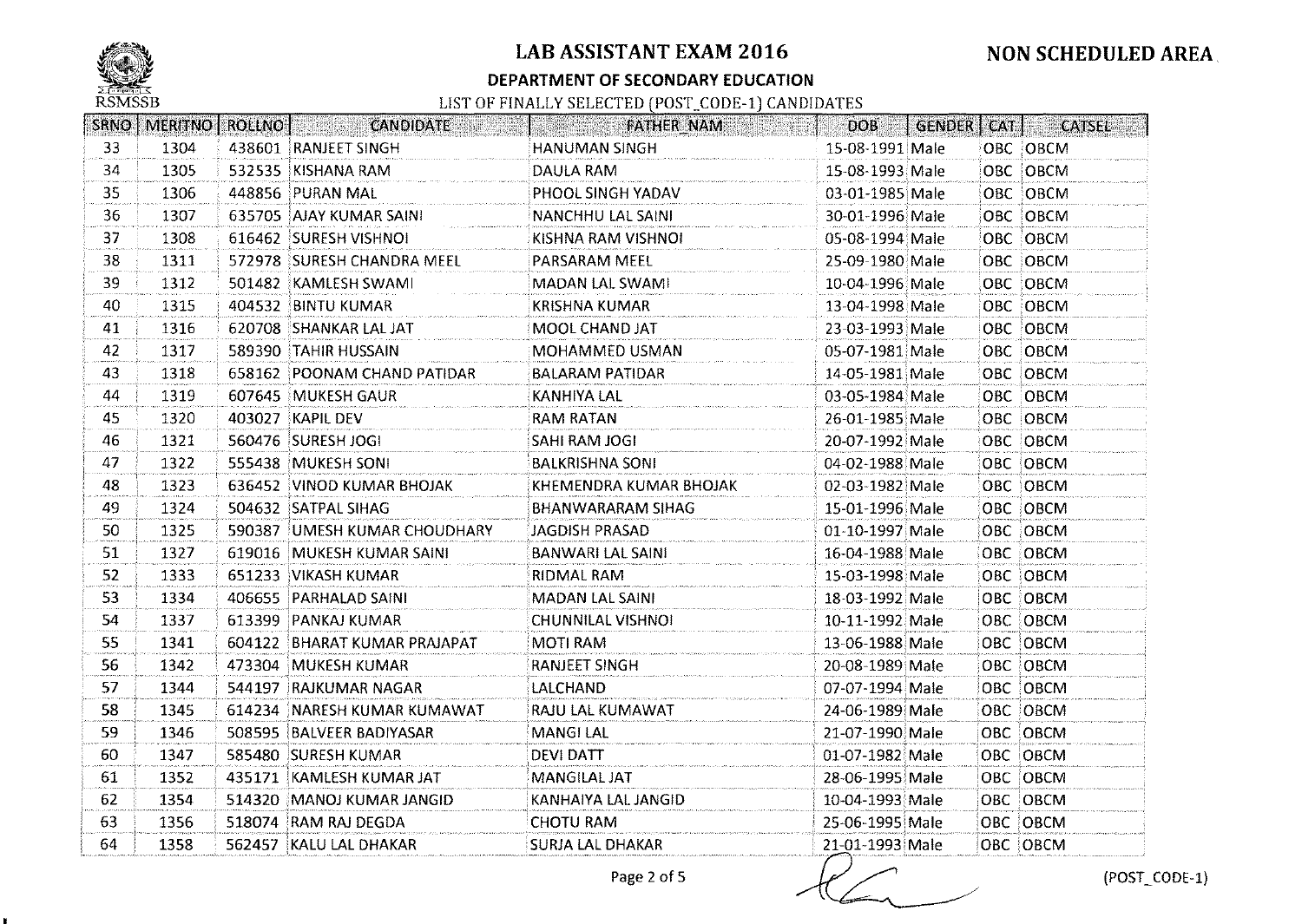

### **DEPARTMENT OF SECONDARY EDUCATION**

|    |      |        | SRNO   MERITNO   ROLLNO   CANDIDATE | <b>EXAMPLE AND FATHER_NAM</b> | DOB               | GENDER   CAT |           | <b>CATSEL</b> |
|----|------|--------|-------------------------------------|-------------------------------|-------------------|--------------|-----------|---------------|
| 65 | 1359 |        | 542168 SUNIL KUMAR                  | DEEPA RAM                     | 14-09-1984 Male   |              |           | OBC OBCM      |
| 66 | 1360 |        | 501876 SHERA RAM                    | RATANA RAM                    | 30-06-1992 Male   |              |           | OBC OBCM      |
| 67 | 1363 |        | 558812 CHOTE LAL SAINI              | MOOL CHAND SAINI              | 15-08-1989 Male   |              |           | OBC OBCM      |
| 68 | 1372 |        | 521604 RAHUL POONIA                 | VIDYADHAR POONIA              | 21-12-1998 Male   |              |           | OBC OBCM      |
| 69 | 1379 |        | 562167 RAMESH KUMAR                 | <b>BAJRANG LAL</b>            | 10-04-1979 Male   |              |           | OBC OBCM      |
| 70 | 1385 |        | 515621 DEVENDER KUMAR KUMAWAT       | KANHAIYA LAL KUMAWAT          | 15-11-1996 Male   |              |           | OBC OBCM      |
| 71 | 1388 |        | 498091 PRAHLAD KUMAR                | <b>MADAN LAL</b>              | 05-07-1984 Male   |              |           | OBC OBCM      |
| 72 | 1389 |        | 421218 HETH RAM JAKHAR              | JALU RAM JAKHAR               | 02-11-1996 Male   |              |           | OBC OBCM      |
| 73 | 1393 |        | 425469 ASHISH KUMAR RATHORE         | <b>HUKAM CHAND RATHORE</b>    | 06-11-1992 Male   |              |           | OBC OBCM      |
| 74 | 1394 |        | 633090 DILIP SINGH                  | TEJ SINGH                     | 16-02-1995 Male   |              |           | OBC OBCM      |
| 75 | 1398 |        | 463290 PAWAN KUMAR                  | <b>RAM KUMAR</b>              | 15-08-1987 Male   |              |           | OBC OBCM      |
| 76 | 1402 |        | 506652 RAJESH PRAJAPAT              | DURGA LAL PRAJAPAT            | 07-07-1993 Male   |              |           | OBC OBCM      |
| 77 | 1403 |        | 513724 KULDEEP SINGH                | RAMESHWAR PRASAD              | 29-10-1996 Male   |              |           | OBC OBCM      |
| 78 | 1409 |        | 626154 DEEPENDAR KUMAR YADAV        | <b>BHAIRU RAM YADAV</b>       | 08-06-1997 Male   |              |           | OBC OBCM      |
| 79 | 1412 |        | 478555 OM PRAKASH MALI              | MITTHU RAM MALI               | 17-06-1995 Male   |              |           | OBC OBCM      |
| 80 | 1413 |        | 607100 MANISH KUMAR KUMAWAT         | MOHAN LAL KUMAWAT             | 05-05-1991 Male   |              |           | OBC OBCM      |
| 81 | 1415 |        | 489264 PRADEEP VAISHNAV             | <b>DUNGAR DAS</b>             | 05-07-1991 Male   |              |           | OBC OBCM      |
| 82 | 1416 |        | 484753 RAM NIWAS                    | RAM PAL                       | 01-09-1996 Male   |              |           | OBC OBCM      |
| 83 | 1418 |        | 541295 MUKESH LOMROR                | <b>DULA RAM LOMROR</b>        | 01-09-1998 Male   |              |           | OBC OBCM      |
| 84 | 1419 |        | 451380 SATISH KUMAR PATIDAR         | <b>BAL KISHAN</b>             | 20-09-1986 Male   |              |           | OBC OBCM      |
| 85 | 1420 | 659526 | <b>JITENDRA BIJARNIA</b>            | RAMDEV BIJARNIA               | 22-03-1991 Male   |              |           | OBC OBCM      |
| 86 | 1421 |        | 536692 HARISHANKER DHAKER           | KANHAIYA LAL DHAKER           | 12-08-1993 Male   |              |           | OBC OBCM      |
| 87 | 1424 |        | 428293 JAIRAM GURJAR                | <b>KAJOD MAL GURJAR</b>       | 15-07-1996 Male   |              |           | OBC OBCM      |
| 88 | 1426 |        | 409156 THANA RAM                    | PARMA RAM                     | 26-06-1997 Male   |              |           | OBC OBCM      |
| 89 | 1428 |        | 508786 VINOD KUMAR                  | JAGDISH DUDI                  | 05-08-1996 Male   |              |           | OBC OBCM      |
| 90 | 1429 |        | 477211 MANGILAL                     | PREMA RAM                     | 12-06-1992 Male   |              |           | OBC OBCM      |
| 91 | 1433 |        | 561380 SUBHASH CHAND SAINI          | <b>CHHITAR MAL SAINI</b>      | 07-01-1987 Male   |              |           | OBC OBCM      |
| 92 | 1436 |        | 432406 IMRAN KHAN                   | KHADIM HUSSAIN                | 01-01-1991 Male   |              |           | OBC OBCM      |
| 93 | 1458 |        | 534536 MANISHA KHICHAR              | <b>CHOKHA RAM</b>             | 08-06-1987 Female |              |           | OBC GENF      |
| 94 | 2373 |        | 596286 CHINKY RANI PUSHPAK          | <b>BRIJ MOHAN PUSHPAK</b>     | 18-10-1992 Female |              |           | OBC OBCF      |
| 95 | 2627 |        | 525154 ANIL KUMAR                   | <b>KANHAIYA LAL</b>           | 16-08-1994 Male   |              | <b>SC</b> | SCM           |
| 96 | 2629 |        | 548121 GANPAT RAM                   | <b>GANGA RAM</b>              | 16-08-1995 Male   |              | SC.       | SCM           |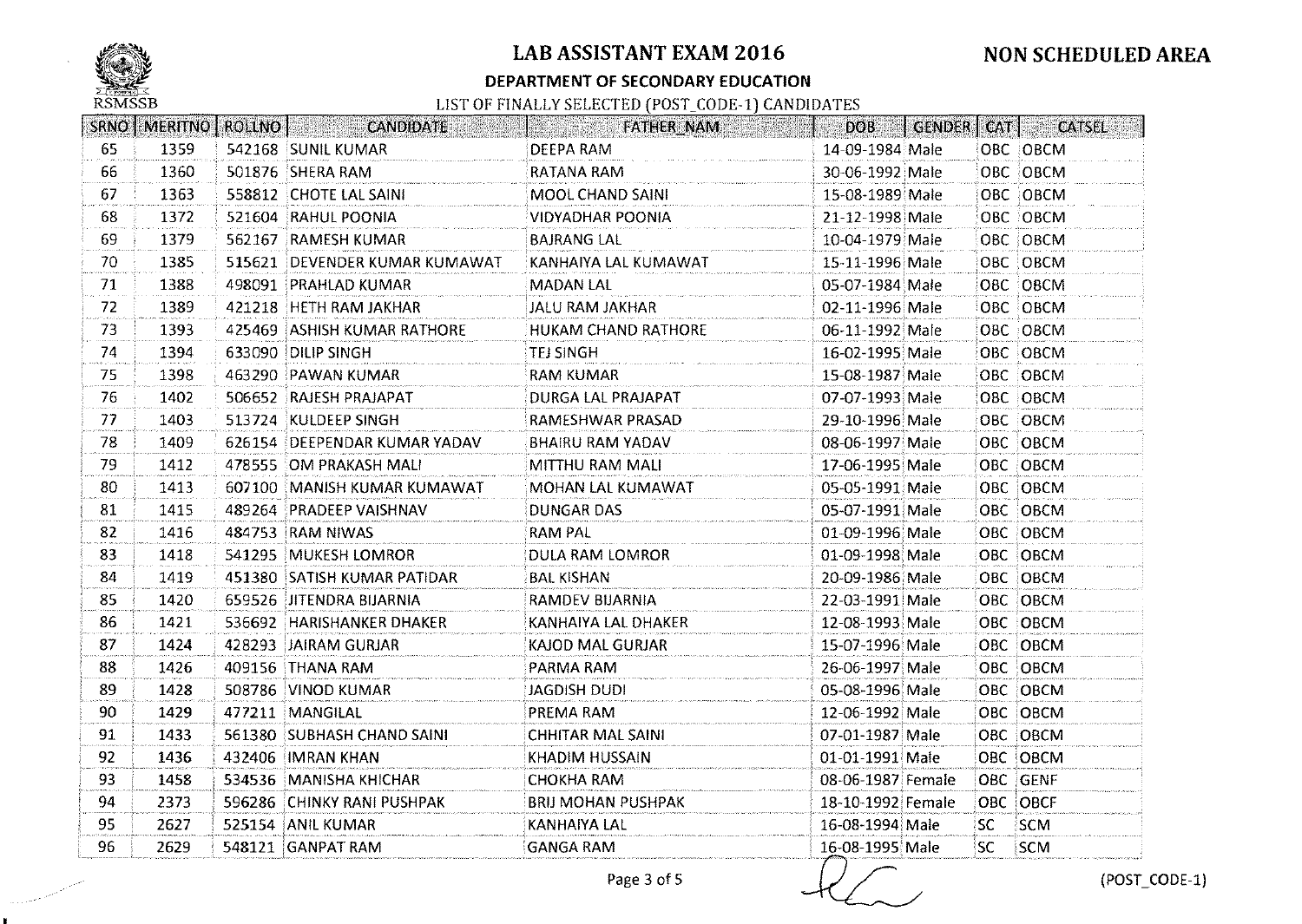

#### **DEPARTMENT OF SECONDARY EDUCATION**

# **NON SCHEDULED AREA.**

|     | SRNO   MERITNO   ROLLNO |        | <b>CANDIDATE</b>              | <b>FATHER NAM</b>           | DOB             |           | <b>GENDER</b> CAT CATSEL |
|-----|-------------------------|--------|-------------------------------|-----------------------------|-----------------|-----------|--------------------------|
| 97  | 2636                    |        | 544997 PINTU CHAND VERMA      | SARDARA RAM VERMA           | 01-10-1994 Male | SC.       | <b>SCM</b>               |
| 98  | 2637                    |        | 473642 PRATHVI RAJ            | <b>GANGA RAM</b>            | 05-05-1992 Male | <b>SC</b> | <b>SCM</b>               |
| 99  | 2638                    |        | 412992 LIKHAMA RAM            | <b>BHANWAR LAL</b>          | 01-01-1997 Male | SC.       | SCM                      |
| 100 | 2639                    |        | 540093 MAHESH REGAR           | <b>HEMRAJ REGAR</b>         | 10-10-1995 Male | SC        | SCM                      |
| 101 | 2640                    |        | 490838 NARESH KUMAR REGAR     | PANCHU LAL REGAR            | 08-06-1988 Male | SC.       | <b>SCM</b>               |
| 102 | 2641                    |        | 497990 RAMESH KUMAR           | LAL CHAND                   | 02-07-1986 Male | <b>SC</b> | <b>SCM</b>               |
| 103 | 2642                    |        | 434495 ASHOK KUMAR MEGHAWAL   | <b>BABU RAM MEGHAWAL</b>    | 03-07-1987 Male | SC        | SCM                      |
| 104 | 2646                    |        | 478559 ANIL VERMA             | <b>BABULAL VERMA</b>        | 10-07-1986 Male | SC.       | <b>SCM</b>               |
| 105 | 2650                    |        | 437511 CHIRANJEE LAL ALORIA   | MADAN LAL ALORIA            | 05-02-1995 Male | isc.      | SCM                      |
| 106 | 2653                    |        | 426887 PEMA RAM               | JOGA RAM                    | 04-10-1990 Male | <b>SC</b> | <b>SCM</b>               |
| 107 | 2656                    |        | 607456 NARENDRA KUMAR REGAR   | <b>MANGI LAL REGAR</b>      | 01-04-1984 Male | <b>SC</b> | SCM                      |
| 108 | 2657                    |        | 433953 PRAVEEN KUMAR PINGOLIA | RAMDHAN PINGOLIA            | 09-10-1980 Male | SC.       | SCM                      |
| 109 | 2662                    |        | 474039 SUNIL VIRAT            | PUKHA RAM                   | 01-01-1995 Male | <b>SC</b> | SCM                      |
| 110 | 2664                    |        | 415820 SANJAY KUMAR TEPAN     | <b>GANESH NARAYAN TEPAN</b> | 25-07-1992 Male | SC.       | SCM                      |
| 111 | 2666                    |        | 416423 NARENDRA KUMAR         | <b>SOHAN LAL</b>            | 05-04-1990 Male | SC.       | SCM                      |
| 112 | 2670                    |        | 545965 VINOD KUMAR MEGHWAL    | <b>BHAGWANA RAM</b>         | 01-01-1985 Male | SC.       | SCM                      |
| 113 | 2671                    |        | 474620 ASHOK KUMAR            | <b>BABU LAL JATAV</b>       | 25-06-1985 Male | SC.       | SCM                      |
| 114 | 2673                    |        | 428287 MITESH KUMAR           | <b>REWANT RAM</b>           | 21-08-1997 Male | SC.       | <b>SCM</b>               |
| 115 | 2960                    |        | 529886 RAJENDRA KUMAR MEENA   | RAMESH CHAND MEENA          | 15-12-1989 Male | <b>ST</b> | <b>STM</b>               |
| 116 | 2963                    |        | 472425 MUKESH KUMAR MEENA     | <b>BABU LAL MEENA</b>       | 07-06-1992 Male | <b>ST</b> | STM                      |
| 117 | 2973                    |        | 588224 HUKAM SINGH MEENA      | JEEVAN RAM MEENA            | 01-03-1993 Male | ST        | <b>STM</b>               |
| 118 | 2976                    |        | 601472 VIJAY KUMAR MEENA      | CHOTHAMAL MEENA             | 07-06-1997 Male | ST        | <b>STM</b>               |
| 119 | 2983                    |        | 500093 KUNAL MEENA            | <b>SHRIKRISHAN MEENA</b>    | 08-12-1992 Male | 'ST       | STM.                     |
| 120 | 2989                    |        | 612720 MAYARAM MEENA          | SUKHPAL MEENA               | 07-01-1998 Male | <b>ST</b> | <b>STM</b>               |
| 121 | 2995                    | 599441 | LOGAR LAL MEENA               | <b>CHATRA MEENA</b>         | 05-01-1998 Male | ST.       | <b>STM</b>               |
| 122 | 2996                    | 564851 | YADRAM MEENA                  | <b>BATASHA RAM MEENA</b>    | 16-06-1990 Male | <b>ST</b> | <b>STM</b>               |
| 123 | 2998                    |        | 458520 MAHENDRA KUMAR         | KALA RAM                    | 16-10-1985 Male | 'ST       | <b>STM</b>               |
| 124 | 3005                    |        | 644688 BUDDHI PRAKASH         | <b>BHANWAR LAL</b>          | 06-03-1996 Male | ST        | <b>STM</b>               |
| 125 | 3029                    |        | 400475 BANNALAL MEENA         | <b>BADRI LAL MEENA</b>      | 11-07-1994 Male | ST        | <b>STM</b>               |
| 126 | 3031                    |        | 463374 NEERAJ KUMAR MEENA     | <b>SHAITAN SINGH MEENA</b>  | 11-10-1994 Male | ST        | <b>STM</b>               |
| 127 | 3034                    | 511247 | NAND LAL MEENA                | <b>SHARVAN LAL MEENA</b>    | 11-09-1995 Male | ST.       | <b>STM</b>               |
| 128 | 3036                    |        | 427766 BHAG CHAND MEENA       | CHHAJU RAM MEENA            | 28-07-1993 Male | <b>ST</b> | <b>STM</b>               |
|     |                         |        |                               | Page 4 of 5                 |                 |           | (POST_                   |

(POST\_CODE-1)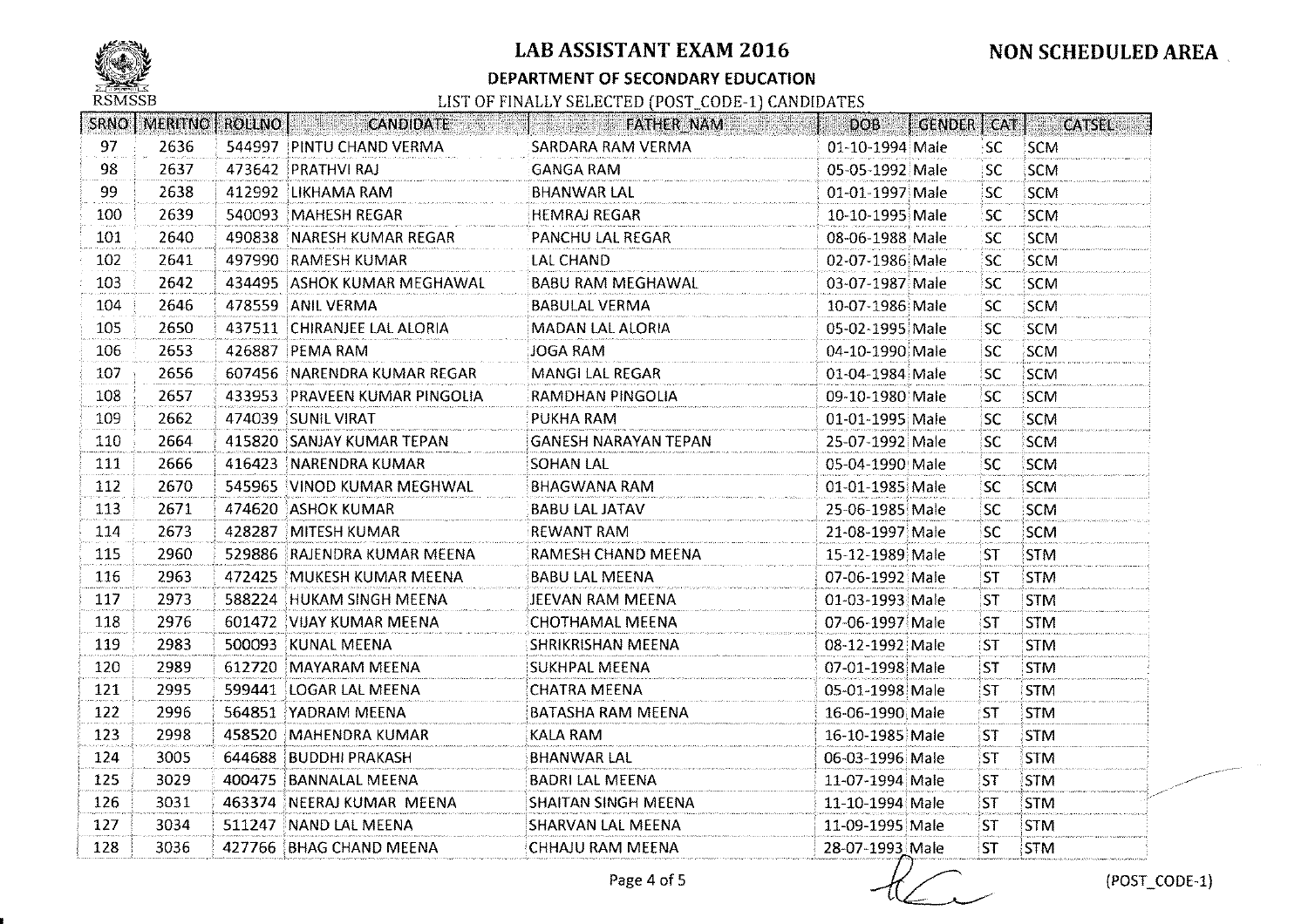

#### **DEPARTMENT OF SECONDARY EDUCATION**

|      | <b>SRNO   MERITNO  </b> | <b>EROLLNO</b> | <b>CANDIDATE</b>             | <b>FATHER NAM</b>      | DOB.              | GENDER CAT |                  | <b>CATSEL</b> |
|------|-------------------------|----------------|------------------------------|------------------------|-------------------|------------|------------------|---------------|
| 129  | 3044                    | 402221         | RAMRAJ MEENA                 | RAMAVTAR MEENA         | 06-06-1996 Male   |            | :ST              | <b>STM</b>    |
| 130  | 3050                    | 467249         | RAJESH MEENA                 | MOOL CHAND MEENA       | 23-02-1995 Male   |            | <b>ST</b>        | <b>STM</b>    |
| 131  | 3058                    | 437493         | INEMEE CHAND MEENA           | RAGHUNATH MEENA        | 25-05-1995 Male   |            | 'ST              | <b>STM</b>    |
| 132  | 3064                    |                | 512836 RANG LAL MEENA        | <b>BABU LAL MEENA</b>  | 15-12-1994 Male   |            | 'ST              | <b>STM</b>    |
| 133  | 3069                    | 400537         | RAM NIWAS MEENA              | <b>GOURI LAL MEENA</b> | 01-06-1993 Male   |            | $S^{\mathsf{T}}$ | STM           |
| 134  | 3077                    |                | 436796 BAL CHAND MEENA       | iCHANDA LAL MEENA      | 02-06-1993 Male   |            | 'ST              | <b>STM</b>    |
| 135. | 3087                    |                | 577728 IRAVINDRA KUMAR MEENA | KHEM RAJ SINGH MEENA   | 20-12-1992 Male   |            | 'ST              | <b>STM</b>    |
| 136  | 3092                    | 430338         | ISATYA NARAYAN MEENA.        | ISUSPAL MEENA          | 16-04-1992 Male   |            | :ST              | <b>STM</b>    |
| 137  | 3550                    |                | 435243 SUMAN KUMARI VERMA    | PRAHLAD RAM VERMA      | 11-11-1996 Female |            | isc.             | <b>SCF</b>    |
| 138. | 3636                    | 503247         | SUMAN                        | UMMED RAM              | 29-07-1991 Female |            | ISC.             | <b>SCF</b>    |
| 139. | 3652                    | 532148         | IBHAWNA KATARIA              | DEEN DAYAL KATARIA     | 04-04-1994 Female |            | SC.              | <b>SCF</b>    |
| 140  | 3675                    | 562152         | INEHA KUMARI.                | DINESH CHAND.          | 19-08-1997 Female |            | ⊹SC.             | <b>SCF</b>    |
| 141  | 3689                    | 473708         | KAVITA BAKOLIA               | LAXMAN KUMAR BAKOLIA   | 15-10-1995 Female |            | :SC              | <b>SCF</b>    |
| 142  | 3711                    | 648934         | 'HINA CHOUHAN                | TARA CHAND CHOUHAN     | 01-07-1992 Female |            | SC.              | <b>SCF</b>    |

 $\overline{\mathcal{K}}$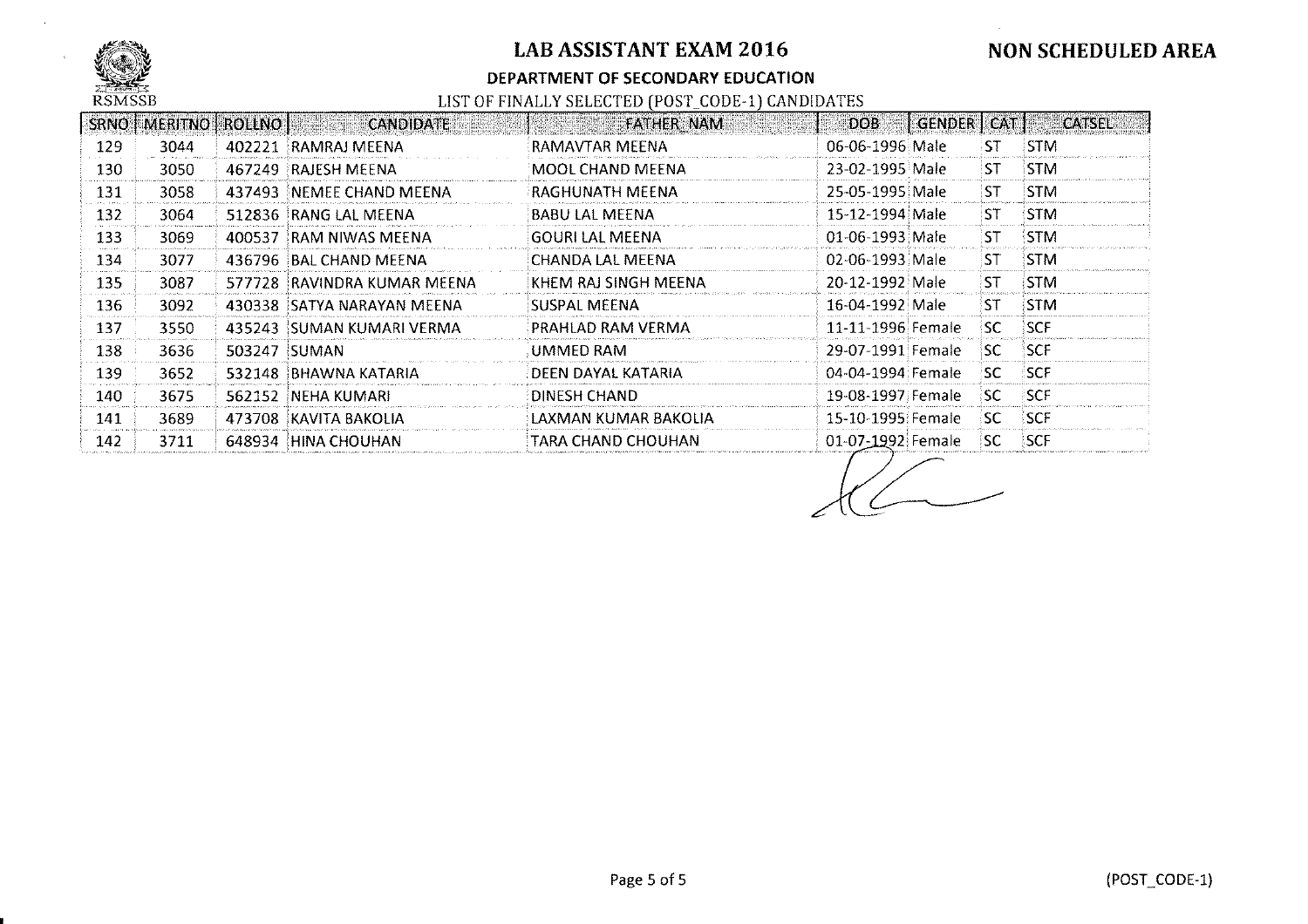

¥.

# **LAB ASSISTANT EXAM 2016**

# **NON SCHEDULED AREA**

#### **DEPARTMENT OF SECONDARY EDUCATION**

### LIST OF FINALLY SELECTED (POST CODE 1) (SAHARIA) CANDIDATES

|  | SRNO   MERITNO   ROLLNO | <b>CANDIDATE</b>            |                     | <b>FATHER NAM</b><br>DO <sub>B</sub> | <b>CAT</b><br><b>GENDER1</b> | <b>CATSEL</b><br>norz. |
|--|-------------------------|-----------------------------|---------------------|--------------------------------------|------------------------------|------------------------|
|  | 559213                  | RAVIKANT SAHARIYA SAHARIYA! | <b>KALYAN SINGH</b> | 30-06-1995 Male                      | Saharia                      | SAH                    |
|  |                         |                             |                     |                                      |                              |                        |

 $R_{-}$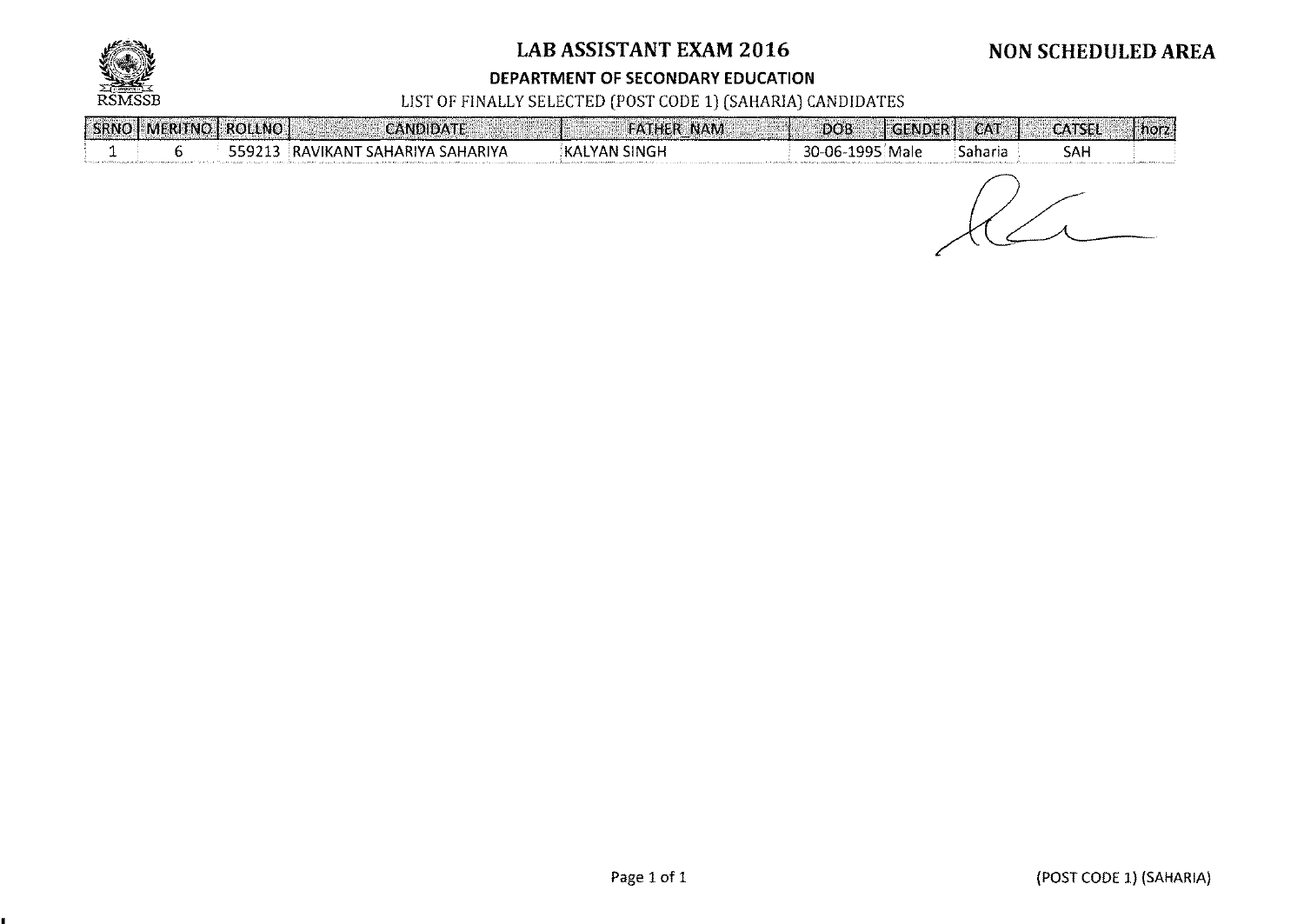

#### **DEPARTMENT OF AGRICAlTURE**

| SRNO   MERITNO   ROLLNO |        | <b>CANDIDATE</b>         | <b>FATHER NAM</b>    | DOB.                       | <b>GENDER CAT1</b> |     | <b>CATSEL</b> |
|-------------------------|--------|--------------------------|----------------------|----------------------------|--------------------|-----|---------------|
| 1361                    |        | 515843 JALA RAM          | KHETA RAM.           | 05-07-1996 Male            |                    |     | OBC OBCM      |
| 1374                    |        | 522294 ROHIT KUMAWAT     | RAM KISHOR KUMAWAT   | 17-02-1995 Male            |                    |     | OBC OBCM      |
| 1701                    |        | 665611 SAPNA SHARMA      | BALKISHAN SHARMA     | 31-07-1992 Female          |                    |     | GEN GENF      |
| 1885                    |        | $510403$ SHADAB          | GULAM SABIR          | 21-10-1979 Female GEN GENF |                    |     |               |
| 1891                    |        |                          | <b>RANJEET SINGH</b> | 07-07-1992 Female GEN GENF |                    |     |               |
| 3769                    | 406287 | <b>I POOJA KHAJOTIYA</b> | lbodu ram bakolia.   | 27-01-1995 Female          |                    | -SC | <b>ISCE</b>   |

 $k$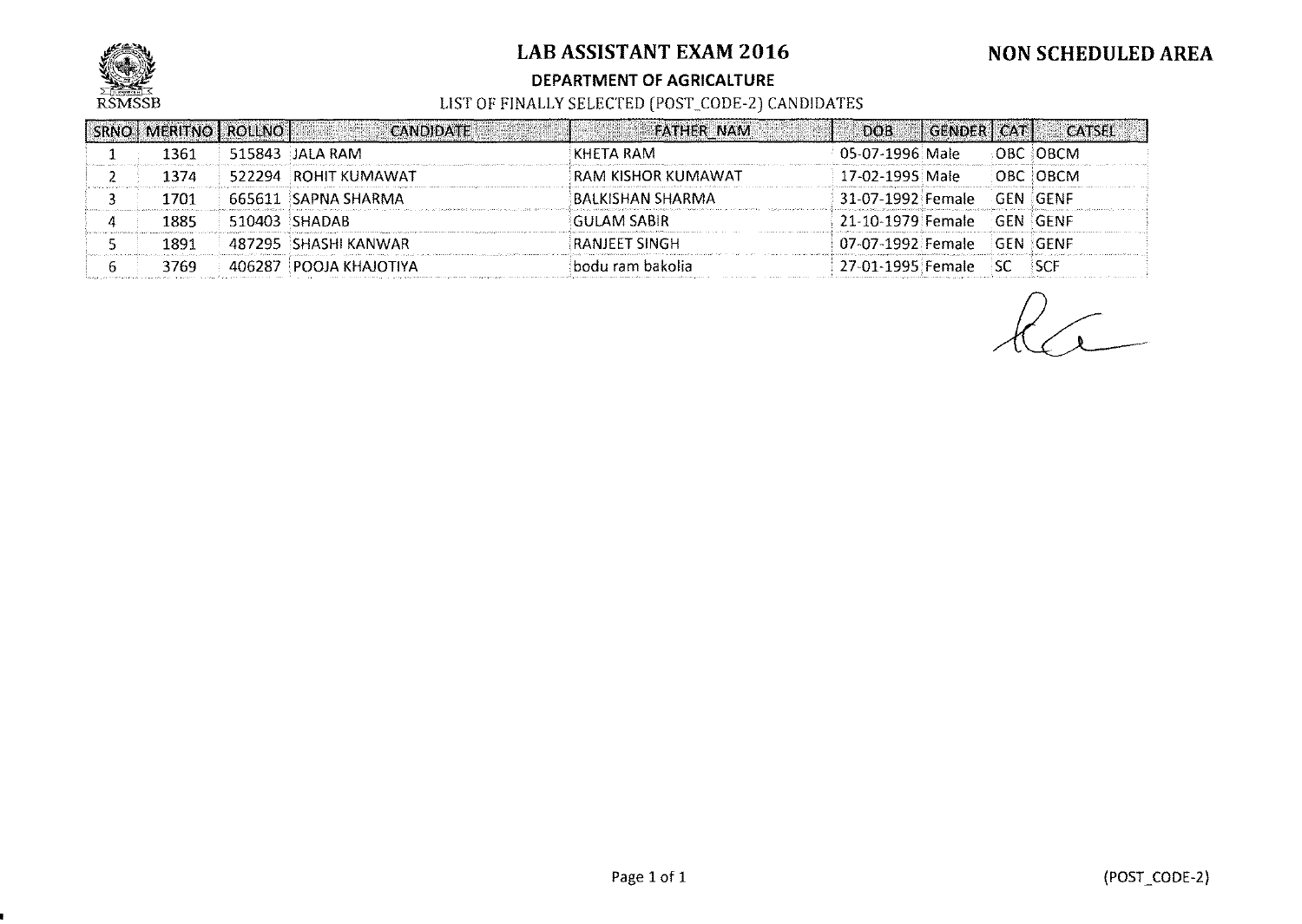

#### **DEPARTMENT OF COLLAGE EDUCATION**

|                 | SRNO   MERITNO   ROLLNO |             | <b>CANDIDATE</b>      | <b>FATHER NAM</b>     | DOB.              | <b>CENDER1</b> | <b>CAT</b> | <b>CATSEL</b> |
|-----------------|-------------------------|-------------|-----------------------|-----------------------|-------------------|----------------|------------|---------------|
|                 |                         | 1249 460942 | MUKESH SWAMI          | SAGAR DAS SWAMI       | 18-07-1995 Male   |                |            | OBC OBCM      |
|                 |                         | 1268 514869 | <b>RANVEER</b>        | <b>BALA RAM</b>       | 25-04-1991 Male   |                |            | OBC OBCM      |
|                 |                         | 1283 491501 | JITENDRA CHAUDHARY    | MANGA RAM             | -05-10-1995 Male  |                |            | OBC OBCM      |
|                 |                         | 1285 416720 | SHIVRAJ GURJAR        | MEWA LAL GURJAR       | 15-07-1994 Male   |                |            | OBC OBCM      |
|                 |                         | 2966.583914 | RAM PRAKASH MFFNA     | GOPAL MEENA           | 15-07-1993 Male   |                | -ST        | <b>STM</b>    |
| 6.              |                         | 2982 527572 | RAJANISH MEENA        | BHUPENDRA SINGH MEENA | -08-04-1996 Male  |                | 'ST        | <b>STM</b>    |
|                 |                         | 2990 437902 | BUDDHI PRAKASH MEENA  | RAMESHWAR MEENA       | -18-02-1995 Male  |                | ∶ST.       | -STM          |
|                 |                         | 3028 459873 | DHARAMVEER MEENA      | KAJOD MAL MEENA       | -19-07-1986 Male  |                | ST.        | <b>STM</b>    |
|                 |                         | 3030 424065 | MUKESH KUMAR MEENA    | RAM KUMAR MEENA       | 21-08-1994 Male   |                | :ST        | <b>STM</b>    |
| 10              |                         | 3043 475738 | MANGAL CHAND.         | PRABHUDYAL MEENA      | -15-05-1995 Male  |                | ۰ST        | <b>STM</b>    |
| 11              |                         | 3614 416312 | DIVYA GOYAL           | HARI KRISHAN GOYAL    | 07-07-1996 Female |                | isc.       | <b>SCF</b>    |
| 12 <sup>1</sup> |                         | 3745 578992 | CHANDRA KANTA MEGHWAL | HEERA LAL MEGHWAL     | 18-09-1983 Female |                | 'SC        | <b>SCF</b>    |

 $\sqrt{1-1}$